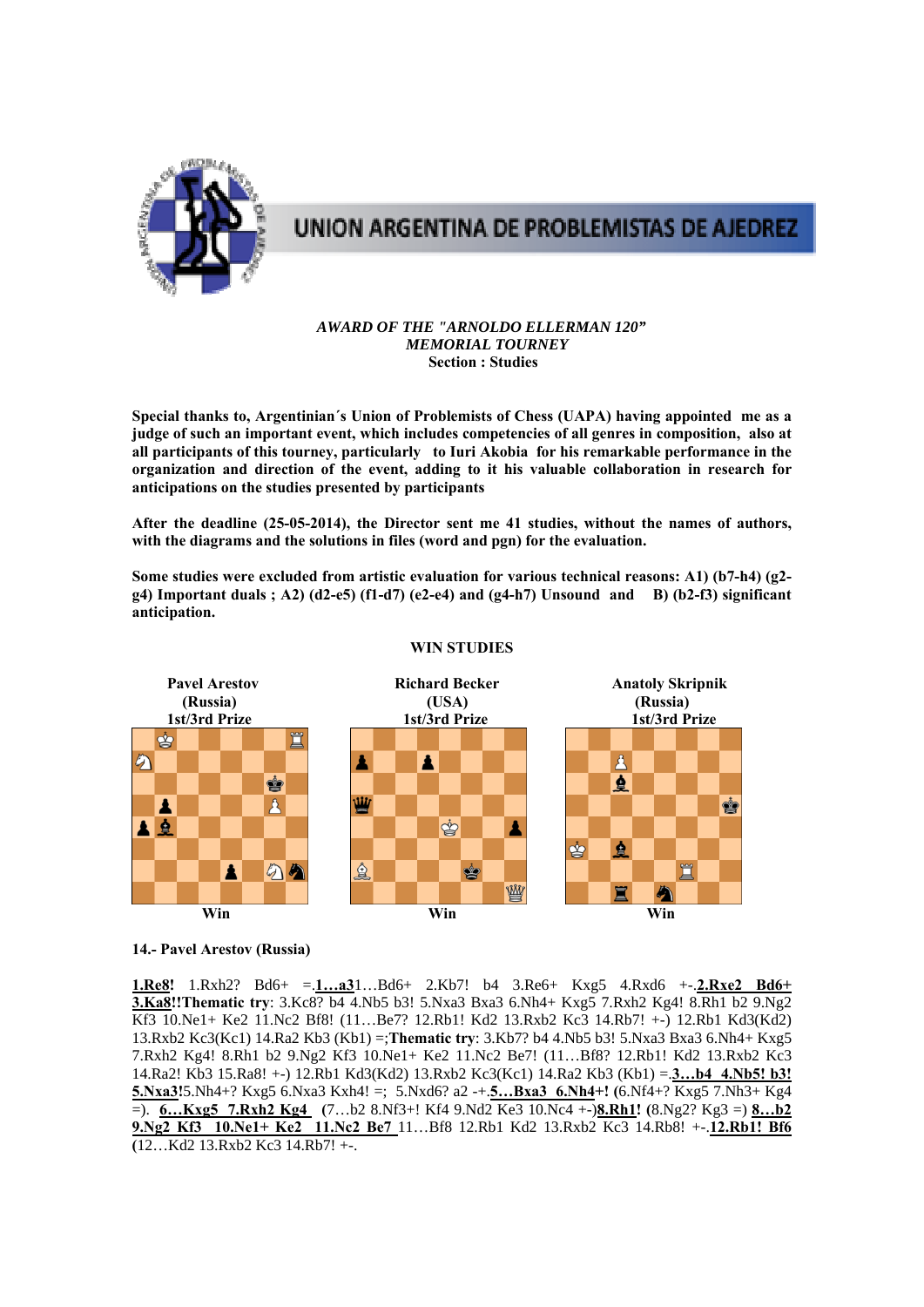**13.Na3! (**13.Kb7? Kd3! 14.Na3 Be7! 15.Rxb2 Kc3! 16.Ra2 Kb3 =)**13…Kd2 (**13…Kd3 14.Rh1(Rg1) Be7 15.Rh3/g3 Kd2 16.Nc4+ Kc2 17.Rh2(Rg2) +- **14.Kb7! Be7!** 4…Kc3 15.Rf1(Rg1,Rh1) Kb3 16.Nb1! Kc2 17.Kb6 +-).**15.Nc4+! (**15.Rxb2? Kc3! 16.Ra2 Kb3 =) **15…Kc3 (**15..Kc2 16.Rxb2 Kc3 17.Re2! +- ).**16.Nxb2 Kc2 17.Re1!** , win.

**Trough a nice introduction that generates two interesting essays, we arrive to one original setting where White with subtle moves manage to winning.** 

## **Nº 11.- Richard Becker (USA)**

**1.Qh2+!** 1.Qf3+? Kg1! 2.Qe3+ Kh2 3.Qf2+ Kh3 4.Qf3+ Kh2 =; 1.Qxh4+? =, White must not remove this important blocking pawn

**1...Ke1 2.Qg1+ Kd2** [2...Ke2 3.Qe3+ Kf1 4.Bc4+ Kg2 5.Qf3+ Kg1 6.Qf1+ Kh2 7.Qf2+ transposes to Main B] **3.Qe3+** (Qd4+) [3.Qf2+? Kc1 4.Qf1+ Kd2 5.Qd3+ Loss of time] **3...Kc2 4.Qd3+** (Qb3+) **4...Kc1 5.Qb1+ Kd2 6.Qb2+ Kd1 7.Bb3+ Ke1 8.Qc1+ Kf2 9.Qe3+!** What can be the point of chasing the black King back into his corner shelter?

9.Qf4+? Kg2 (Kg1) 10.Qg4+ Kh2 (Kf2) 11.Qxh4+ Kg2 = **9...Kg2 10.Bd5!** The point: a royal battery! **10...a6** (Main B) [10...Kf1 11.Bc4+ Kg2 12.Qf3+ Kg1 13.Qf1+ Kh2 14.Qf2+ transposes to Main B; 10...Kh2 11.Qf2+ Kh3 12.Qf3+ Kh2 13.Kf5! Qd2 14.Qh1+ Kg3 15.Qg1+ Kh3 16.Qg4+ Kh2 17.Qxh4+ Kg1 18.Qg3+ Kf1 19.Bc4+ +–; 10...Qb5 11.Kd4+! Kf1 12.Bc4+ +–; Main A) 10...d6 Black gains control of c5, but loses control of e6 11.Qg5+ Here the h-pawn must be removed 11...Kf2 12.Qxh4+ Ke2 13.Qg4+ Kd2 14.Qg5+ Ke1 15.Qe3+ Kf1 16.Bc4+ Kg2 17.Qf3+ Kg1 18.Qf1+ Kh2 19.Qf2+ Kh1 (19...Kh3 20.Be6+ mates) 20.Bd5 Qc5! 21.Qd2! Kg1 22.Kf3! Qa3+ 23.Kg4! (23.Ke2? Qa6+ =; 23.Kf4? Qh3 =) 23...Qa4+ 24.Kg3 This move is possible now because the h-pawn was removed 24..Qa3 25.Bf3 +–

**11.Qf3+ Kg1** 11...Kh2 12.Kf5 etc.(Also 12.Qf2+ Kh3 13.Ke5 Qc3+ 14.Kf5 Qd3+ 15.Be4 +–) **12.Qd1+ Kf2** [12...Kh2 13.Kf5 +–] **13.Qd4+! Kf1** [13...Ke1 14.Qe3+ Kf1 15.Bc4+ transposes] **14.Bc4+ Kg2 15.Qb2+! Kg3 16.Qb3+ Kh2 17.Qc2+ Kg3 18.Qd3+ Kh2** 18...Kg4 19.Qf3+ Kg5 20.Qf4+ Kg6 21.Qf7+ Kh6 22.Qf8+ Kh5 23.Be2+ transpones **19.Qe2+ Kg3 20.Qf3+ Kh2 21.Qf2+ Kh3** 21...Kh1 22.Bd5 and the battery is deadly **22.Bf1+ Kg4 23.Qf4+ Kh5 24.Qf7+ Kh6 25.Qf8+ Kh5 26.Be2+ Kg6 27.Bd3!** A second royal battery! **27...Kh5 28.Qf7+ Kh6 29.Qf6+ Kh7 30.Qf8!** and the second battery is deadly

**A classic study of domination QB vs Q, but with special characteristics, which are expressed in the presentation of the solution. In my opinion, these studies are accessible and enjoyable for solvers, although that for the amount of movements one can infer otherwise.** 

**Nº 8-Anatoly Skripnik (Russia)** 

**1.c8D Ra1+ 2.Ra2** 2.Kb3? Bd5+ = **2… Nc2+ 3.Kb3 Bd5+ 4.Kxc3 Bxa25.Kb2!** 

5.Kxc2? Rg1! 6.Qh8+ Kg6=; 5.Qf5+? Kh6 6.Kb2 Bg8! 7.Qf6+ Kh7= **5...Bb1 6.Qf5+ Kh4 6**… Kh6 7.Qg4 Kh7 8.Qg5 Kh8 9.Qg6+- .**7.Qf3!** 7.Kc1? Ra4 8.Kxb1 Nd4 9.Qd7! Rb4+ 10.Ka2 +- **but** 7… Kg3!= **Try** 7.Qg6? Kh3 8.Qg5 Kh2? 9.Qg4 Kh1 10.Qg3 Ra3 11.Qh4+ Kg1 12.Qg5+ Kf2 13.Qd2+ Kf3 14.Qd1+ Ke4 15.Qxb1+\_ **- but** 8*… Ra4! 9.Kxb1 Nd4 10.Kb2 Nf3 11.Qf5+ Kg3* = **7… Kg5 7**… Ra4 8.Kxb1 Nd4 9.Qd1+- **or 8**… Na3+ 9.Kc1! **+- 8.Qe4 zz** 8.Qf8?Kg4!= **Kf6 9.Qd5 zz** 9.Qe8? Kf5= **Ke7 10.Qc6 zz Kd8 11.Qb7zz Ke8 12.Qc7zz Kf8 13.Qd7zz Kg8 14.Qe7zz Kh8 15.Qf7zz+-**

**Original "indirect domination" of white king to the three black pieces. The white queen performs its "job" forcing to move a piece of Black battery so it can be captured.**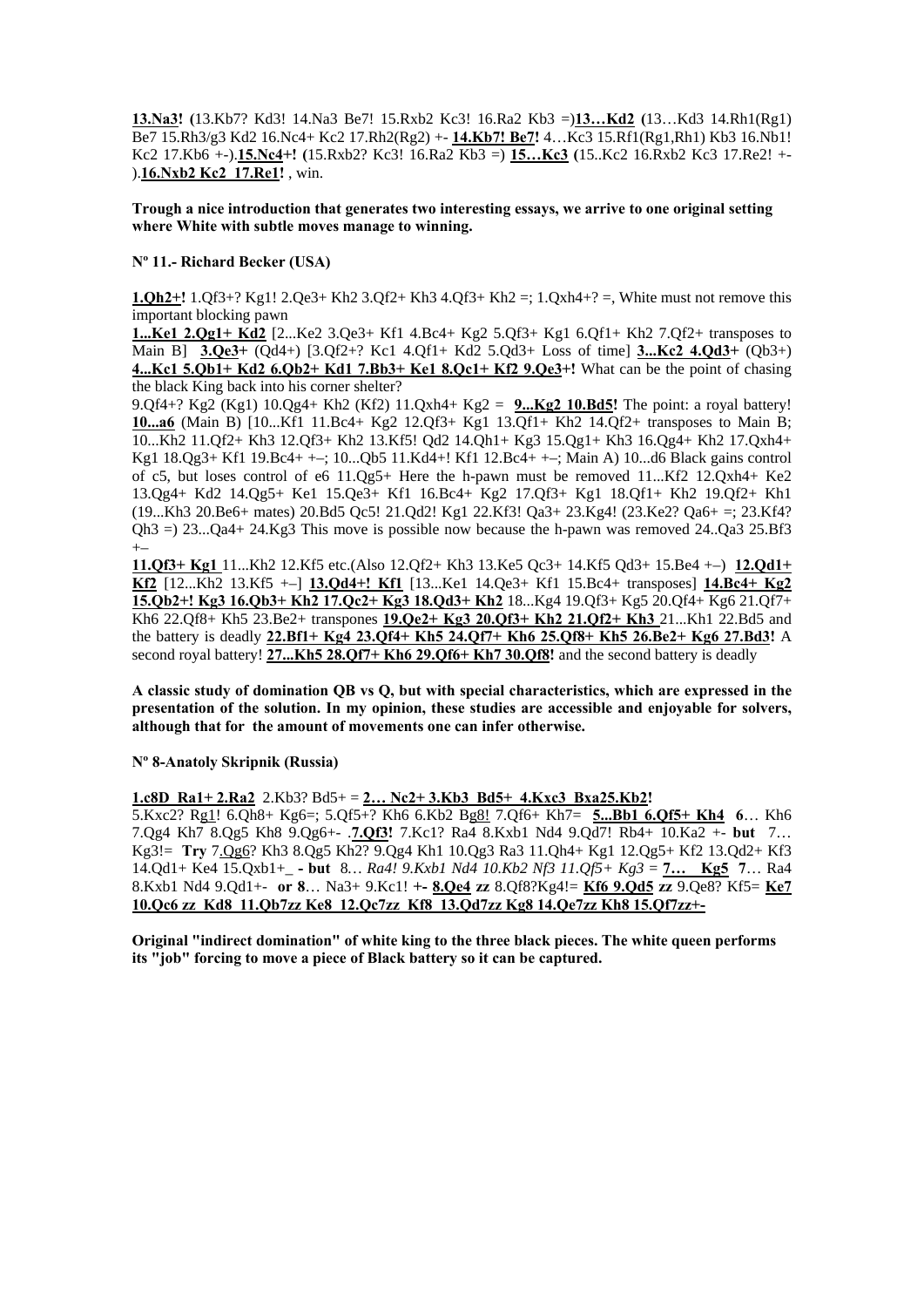

# **Nº 6.- Marco Campioli (Italy)**

**1.Ne5!** 1.Ngxf2**?** g1Q**!**–+**1...b1N!** 1...c1Q**!?** 2.Nf3+ Kd1 3.Nxf2+ Kc2 4.Qe4+**! K**b3 5.Nxd2+ Ka2 6.Qa8#)**;** 1...f1N+**!?** 2.Kf4**!**+-**;** 1...h1Q**!?** 2.Nf3+ Kd1 3.Nxf2+ Kc1 4.Nd3+ Kb1 5.Nxd2+ Ka1 6.Qa6# **2.Nd3+! Kf1 3.Ng3+ Kg1 4.Nxe2+ Kf1** 4...Kh1 5.Nxf2# **5.Ndf4!** wastes time 5.Ng3+**? K**g1 6.Ne2++- (6.Nxf2**?** h1Q**!** 7.Ne2+ Kf1**!**=)**;** 5.Nef4**?** d1Q-+ **5...d1N+!** 5...d1Q**!?** 6.Ng3+ Kg1 7.Nh3# 5...g1Q**!?** 6.Qh3+ Ke1 7.Nd3+ Kd1 8.Nc3+ Nxc3 9.Qf3+ Ne2 10.Qxe2#**;** 5...h1Q**!?** 6.Ng3+ Kg1 7.Nfe2+ Kh2 8.Qh6# **6.Kd4!** 6.Kd3**?** c1N+**!** 7.Kc2 (7.Nxc1 h1Q=) 7...h1Q 8.Ng3+ Kg1 9.Nxh1 (9.Nh3+ Qxh3=) 9...gxh1Q 10.Qg4+ Kh2 11.Qh5+ Kg1 12.Qxd1+ f1Q 13.Bc5+ Kh2 14.Qh5+ Kg3 15.Qg5+ Kf3**!**=**;** 6.Kf3**?** Nd2+**!** 7.Kg4 g1Q+ 8.Ng3+ Qxg3+ 9.Kxg3 h1Q–+ **6...g1Q** 6...h1Q 7.Ng3++- (see the play after 5...h1Q) **7.Qh3+ Ke1 8.Bb4+!** 8.Nd3+**?** Kxe2**!** 9.Nf4+ (9.Nc1+ Ke1=) 9...Kd2 10.Qd3+ Kc1**!**=**;** 8.Ng2+**?** Qxg2**!** 9.Qxg2 f1Q–+ **8...Nd2!** [8...Nbc3/Ndc3 9.Bxc3+ Nxc3 10.Qxc3++- **9.Nd3+ (**9.Ng2+**?** Qxg2=) **9...Kxe2 10.Nf4+! (**wastes time 10.Nc1+**?** Ke1 11.Nd3+ (11.Bxd2+**?** Kxd2 12.Nb3+ Ke1 13.Qe6+ Kf1=) 11...Ke2 12.Nf4++-) **10...Ke1 11.Qe6+** 11.Nd3+**?** Ke2 12.Nf4++-**;** 11.Bxd2+**?** Kxd2 12.Qd3+ Kc1**!**=] **11...Kf1 12.Qe2#** 

**A typical position of promotion for different pieces. Is remarkable the varied of univocal sequences that culminate in mate. Definitely, a study that deserves a special award.** 



**Nº 15.- Harold van der Heijden (Netherland)** 

**1.Nd3!** 1.h7? c2 2.Bb1 *(2.Nd3+ Kd2=)* 2...Rxf4 3.Bxc2 Rh4= **1...Kxe2 (**1...Kd2 e.g. 2.Nxf2 c2 3.Nd3+-) **2.Nxb4** 2.Nxf2? Kxf2 3.Kb1 cxb2=

**2...cxb2+ (**2...Rf4/f1 3.h7/Kf1+-)**3.Kxb2! Rf4** 3...Rxg2 4.h7 Rh2 5.Bb1 Ke3+ 6.Bc2+-

**4.Nd5! Try:** 4.Nc6? Rh4! 5.g4 Rxh6= attacks the wN; or 4.Kc3? Rh4 5.g4 Rxh6=;or 4.h7? Rxb4+ 5.Kc3 Rh4 6.Bg8 Ke3!= **4...Rh4 5.g4! Rxh6 6.g5 Rh2!** 6...Rg6 7.Nf4+ Kf3 8.Nxg6+-; 6...Rh17.g6Rg18.Bb1+- 6...Rh5 e.g.7.Nf4+Kf3 8.Nxh5+- **7.Ka1! Try**: 7.g6? Kf3+! 8.Ka1 Rg2 9.Bb1 Kg3! 10.Nf6 Kh4!= *(*This is the difference with the main line *10...Kf4? 11.g7 Rxg7 12Nh5+ Kg5 13.Nxg7+-)* **7...Kf3 (**7...Rh1+ 8.Bb1 Rg1 9.g6 Kf3 10.Nf6 see main line)**2nd main line**: 7...Kd2 8.g6 (8.Bb1? Kc1! 9.g6 Rh5! 10.Nf4 *(10.g7 Rg5=)* 10...Ra5+ 11.Ba2 Rg5! 12.Bb1 Ra5+ 13.Ba2 Rg5= positional draw) 8...Rg2 9.Bb1 Rg5 10.Be4 Re5 *(10...Rg4 11.Nf6! Rg5 12.Ne8+-)* 11.Nf6 Rg5 *(11...Kc1 12.Ka2+-)* 12.Ne8 Ke3 13.Bb1!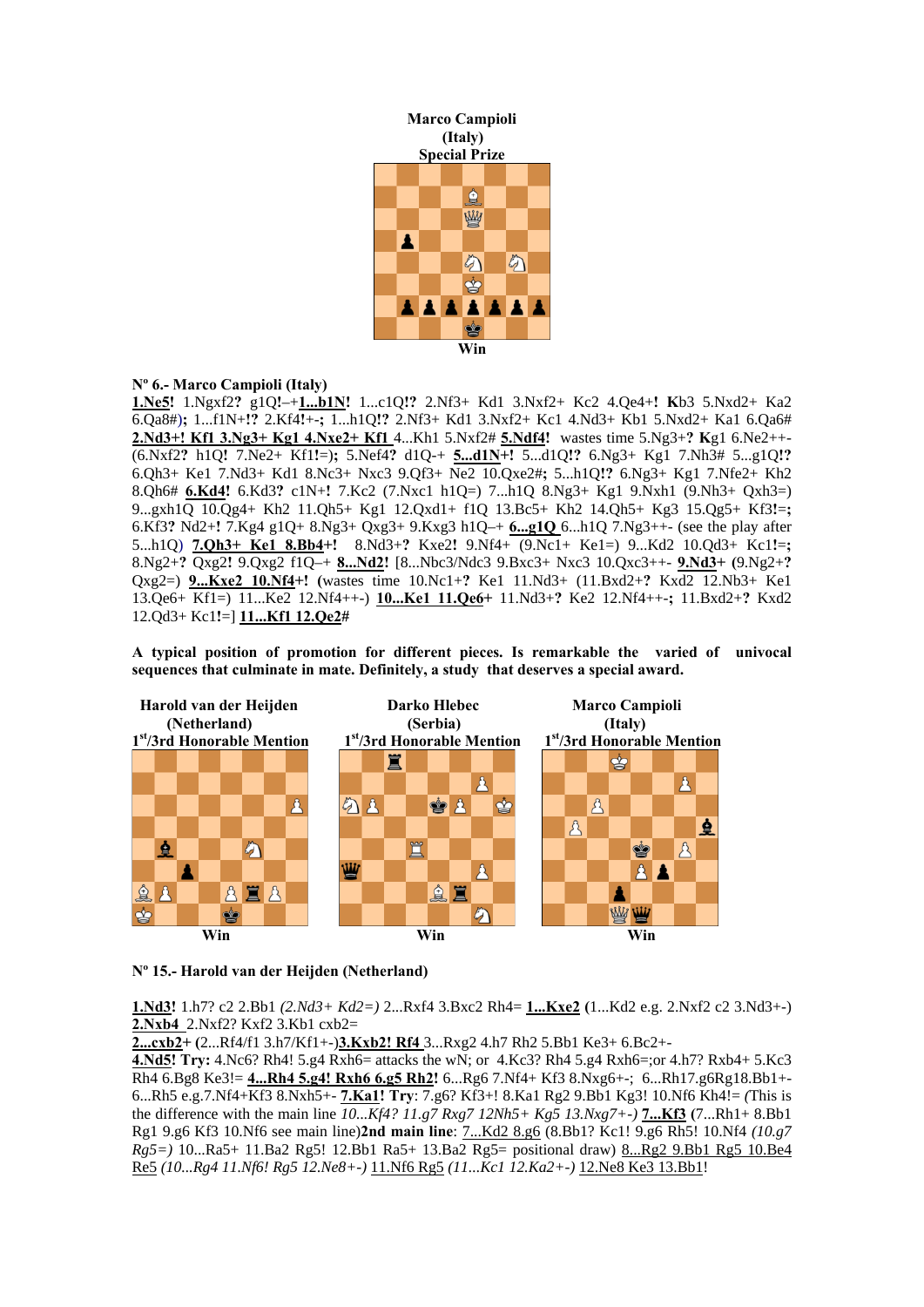**Thematic try**: *13.Bc2? Re5! 14.Nd6 Rg5 15.g7 Rxg7 16.Nf5+ Kd2!=*13...Kd4 *(13...Kf4 14.g7 Ke5 15.Ba2* /h7+-*)* 14.g7 **and Win** e.g. 14...Kc3 *(14...Ke5 15.Ba2* /h7+-*)* 15.Be4/f5+- *(*But not *15.Ba2? Rg1+ 16.Bb1 Rg5* repeats*;* But not *15.Bh7? Ra5+ 16.Kb1 Rb5+ 17.Kc1 Re5=)* 15...Kd4 *(15...Ra5+ 16.Kb1 Rb5+ 17.Kc1 Rg5 18.Kd1+-)* 16.Bh7+-;**8.Nf6!** 8.g6? Rg2 9.Bb1 Kg3 10.Nf6 Kh4!=**8...Rh1+**8...Rg2 9.Bd5+ Kf4 10.Bxg2+-;or 8...Kf4 9.g6 Rg2 10.g7 Rxg7 11.Nh5+- **9.Bb1 Rg1 10.g6 Kf4 11.g7! Rxg7 12.Nh5+ Ke5 13.Nxg7+-** 

**With an appropriate introduction, we arrive to a configuration, where White avoids Black´s counterplay (presented in the trials), and manages to overcome the rook´s action with minor pieces and pawn.** 

## **Nº 23.- Darko Hlebec ( Serbia)**

**1.b7!** 1.Bg4+ ? Kxf6 2.b7 Qc1+ 3.Rf4+ Rxf4 4.bxc8Q Rc4 += **1…Rg8** 1...Qc1+ 2.Rf4 Rxf4 3.bxc8Q+ + - **2.Bg4**+ **Try**: 2.Nf3 ? Rxf3 3.Nc7+ Kf7 4.Kh7 Rb8 5.Na6! Rxg3 6.Rd7 +Kxf6 7.Nxb8 Rh3+ 8.Kg8 Qb3+ 9.Kf8 Qb4+ 10.Ke8 Re3+ 11.Kd8 Qb6+ 12.Rc7 Re8+! 13.Kxe8 Qe6+ 14.Kd8 Qg8+ 15.Kd7 Qe6+=) **Try:** 2.b8Q ? Rxf6+ 3.Kh5 Rxb8 4.Bc4+ Ke7 5.Rd7+! Kxd7 6.Nxb8+ Kd6 7.g8Q Qa5+ 8.Bd5 Qxd5+ 9.Qxd5+ Kxd5=**2...Kxf6** 2...Rf7 3.Ah5+ Rxf6 4.b8D Txb8 5.Cxb8 Dxg3 6.Cd7+ Re7 7.Tg4 De3+ 8.Tg5+- **3.b8Q Rxb8 4. Nxb8 Rh2 5. Nh3 Rxh3 6.Bxh3 Qxg3 7.Nd7 Kf7 8.Ne5+!** 8.Bg4? Qe3+ ( Qh4+ 9.Bh5+ Kg8! 10.Rxh4 = ) 9.Kh7 Qe4+ ! 10.Rxe4 = **8...Qxe5 9.Rd7+ Kf6 10.g8N#** phenix theme

**Entertaining game with variations and trials culminating in a nice matte with the promotion of a minor piece.** 

## **Nº 5.- Marco Campioli (Italy)**

**1.Qc2+** 1.Qa4+? Kxe3 2.Qa7+ Ke2 3.g8Q d1Q+ 4.Kc8 f2 5.gxh5 f1Q 6.Qe7+ Kf3= /d3 **1...Kxe3 2.Qc5+**  2.Qc3+? Kf2 /e2= **2...Ke2 main** 2...Kf4 3.Qd4+ Kg3 4.g8Q d1Q 5.gxh5+ Kh2 6.Qa2+! Kg3 7.Qaf2+! Qxf2 8.Qxd1 Qb6+ 9.c7 f2 10.Qf1! Qd6+ 11.Kc8 Qe6+ 12.Kb7!+-**3.g8Q** 3.Qc4+? Kf2= **3...d1Q+ 4.Kc8** 4.Kc7? Qa5+ 5.Kb7 Qd3! 6.Qgc4 Bg6! 7.Qe5+ Kd1 8.Qxd3+ Bxd3 9.c7 f2= **4...f2 5.gxh5** [5.Qxh5? f1Q=] **5...f1Q 6.Qe5+** 6.Qgc4+? Kf3=; 6.Qg4+? Qf3 7.Qgc4+ Qdd3= **6...Kd3** 6...Kd2 7.Qa2+ Kd3 8.Qa3++-; 6...Kf3 7.Qf5+! Ke3 8.Qgg5+ Kd4 9.Qc5++- **7.Qgd5+** 7.Qg6+? Kc4=; 7.Qed5+? Kc3! 8.Qg7+ Kc2! 9.Qa2+ Kd3 10.Qd5+ Kc2= **7...Kc2 8.Qa2+ Kd3 9.Qa3+**  9.Qad5+? Kc2=; 9.Qed5+? Ke3= **9...Kc4 10.Qec5#** 10.Qac5+? Kb3–+

**There is no lack of queen´s promotion here. The main line culminates in mate with the presence of 5 queens on the board. In addition, a univocal variant completes a study of the original characteristics.** 

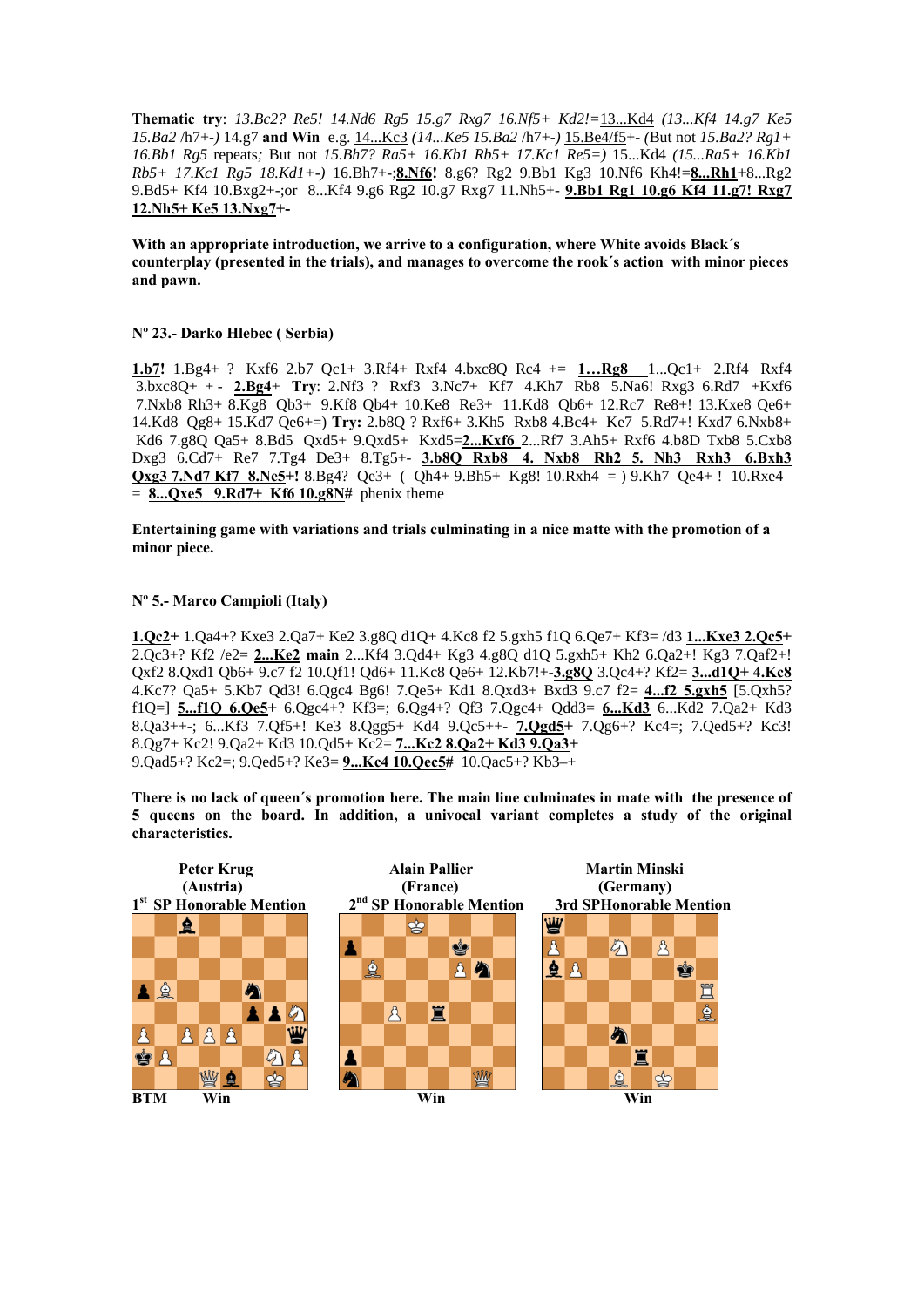## **Nº 2.- Peter Krug ( Austria)**

**1...Bf2+ 2.Kxf2 g3+ 3.hxg3 fxg3+ 4.Ke2!** 4.Ke1? Nxh4 5.Bc4+ Kxb2 6.Qd2+ Kb1= **4...Nd4+** 4...Be6 5.Qa4 Nxh4 6.Bc4+ Bxc4 7.Qxc4+ Kxb2 8.Nxh4 Qh2+ 9.Kf3 Qf2+ 10.Ke4+- 4...Nxh4 5.Bc4+ Kxb2 6.Qd2+ Kb1 7.Qa2+ Kc1 8.Qa1+ Kc2 9.Ne1# **5.Kd2** 5.cxd4? Bg4+ 6.Kd2 Bxd1= **5…Nb3+ 6.Kc2 Na1+ 7.Kc1 Nb3+ 8.Qxb3+ Kxb3 9.Bc4+ Ka4 10.Kb1 Ba6 11.Ka2 Bxc4+ 12.dxc4 Qxg2 13.Nf3 Qe2 14.Nd4 Qxc4+ 15.b3+ Qxb3+ 16.Nxb3 g2 17.c4 g1Q 18.Nc5#** 

**A study with combinations, at the style of the problems, containing two sequences that culminate in very nice mattes, with the addition of two univocal winning variants.** 

## **Nº 9.- Alain Pallier (France)**

**1.Bd4!** 1.Qxa1? axb6 = **1…Nc2** 1…Nb3 2.Bc3! (but not 2.Bb2? Re8+ 3.Kc7 Re2=) 2…a1=Q 3.Bxa1 as in main line. 1…Re8+ 2.Kc7 Nc2 3.Bb2 a1=Q 4.Bxa1 Nxa1 (4…Re1 5.Qf2 Rxa1 6.Qxc2 Ra6 7.c5 Rxf6 8.Kb7 Ne5 9.Kxa7 +-) 5.Qxa1 Ne5 6.Qxa7 Re6 (6…Nxc4 7.Qa2+ +-) 7.Qe3 Kxf6 (7…Nxc4 8.Qg5+ +-) 8.Qf4+ +- **2.Bb2!** 2.Bc3? Re8+ (2…Re3? 3.Bb2 +-) 3.Kc7 Re3 (3..Re1 4.Qh2+-) 4.Bb2 Rb3 5.Ba1 Nxa1 6.Qxa1 Ra3 = **2…a1=Q 3.Bxa1 Nxa1 4.Qxa7+!** Thematic try : 4.Qxa1? Ne5 5.Qxa7+ (5.c5 Nc6+ 6.Kc7 Re6 7.Qa6 Ne5 8.Qxa7 Kxf6 =) 5…Kxf6 6.Qa6+ Kf5! 7.Qc8+ Kf6! 7…Kf4? 8.c5 Rc4 9.Ke7! Ke4 10.Ke(d)6 +-) 8.Qa6+ (8.c5 Rc4 9.Qa6+ Kf5=) 8…Kf5 positional draw or 6.Qe7+ Kf5 7.Qh7+ Kf4 8.Qh2+ Kf5! 9.Qh7+ (9.c5 Rg4 10.Qc2+ Ke6=) 9…Kf4 positional draw. **4… Kxf6 5.Qxa1+ Ne5! 6.Kc7!!** 6.c5? Rc4 7.Qg1 Ke6! 8.Qg8+ (8.Kc7 Kd5 =) 8…Kf5 9.Qf8+ Ke4 10.Kc7 Nd3! 1.Qe7+ Kd4(5)  $= 6.Qf1 + ?$  Ke6 7.Qh3+ Kd6 8.Qa3+ Ke6! 9.Qh3+ Kd6 positional draw or 8.Qa6+ Kf5 9.Qc8+ Kf6 10.Qa6+ Kf5 positional draw.**6…Rxc4+ (**6…Kf5 7.c5 +-) **7.Kd6 Re4** 7…Rc6+ 8.Kd5 Re6 9.Qf1+ +- **8.Kd5** 8.Qf1+? Kg5 9.Qc1+ Kf5! = (9…Kf6? 10.Kd5 +-) **8…Re3 .Qg1!** 9.Qa7? Ng4! = or 9.Qa6+?  $Kf(g)5 = 9...Rd3+10.Ke4 Rb3! 11.Qf1+! 11.Qf2? Nf3 zz 12.Qc2+Ng5+=11.Qa1? (11.Qd1? Rb4+=)$ 11.Rb4+ 12.Kd5 Rb5+ = **11…Nf3 12.Qf2 zz** 12.Qa6+(?) Kg5 13.Qa2 Kf6 14.Qf2 is a loss of time, extending solution by 2 moves. **12…Ke6 13.Qc2 (** 13.Qa2(?) Kf6 14.Qf2 is a loss of time.) **13…Ng5+**  13…Kf6 .Qc6+ Kg5 and, eg, 15.Qd5+ Kg4 16.Qe6+ Kg5 17.Qf5+ Kh4 18.Kf4 +- 13…Kd6 14.Qc1! +- (14.Qd1?+ Kc5 15.Qc2+ Kb4 =)**14.Kf4** 14.Kd4? Rb4+ = **14…Nh3+ 15.Kg4 +-** 

**We can see two parts or thematics: a) the black counterplay after 1 .. Re8, which is solved by using an interesting sequence of univocal movements, and b) Q vs RK endgame, with notable technical artistics moves.** 

#### **Nº 1.- Martín Minski (Germany)**

**1.b7!** 1.Rh6+? Kxf7=; 1.Rg5+? Kxf7 2.Bb3+ Re6=; 1.Kxe2?? Qe4+–+; 1.f8S+?? Kxh5–+; 1.Bxe2?? Qh1# **1...Qxb7 2.Rh6+!Kxf7** 2...Kxh6 3.f8Q++- **3.Rh7+ Ke6** 

3...Ke8 4.Sf6++- **4.Sf8+ Kd6 5.Rxb7 Re1+! 6.Bxe1 Sxe1+ 7.Rb5!! Thematic try:**7.Kxe1? Bxb7 8.Se6?! *(8.Kf2 Kc7=)* .Kxe6 9.Kf2 Kd6/Kd7 10.Bf3 Kc7= **7...Bxb5+ 8.Kxe1 Bc6 9.Se6!** 9.Sd7? Kc7!= *(9...Kxd7? 10.Ba4!–+)*9.Kf2? Kc7 10.Se6+ Kb6= *(10...Kb7? 11.Sd8++-)* **9…Kxe6 10.Kf2 Kd6 11.Bf3+-** 

**Interesting game, which is pleasant due the presence of movements with "surprise", to culminate in a position of minor pieces where one must act with accurately and logical moves.**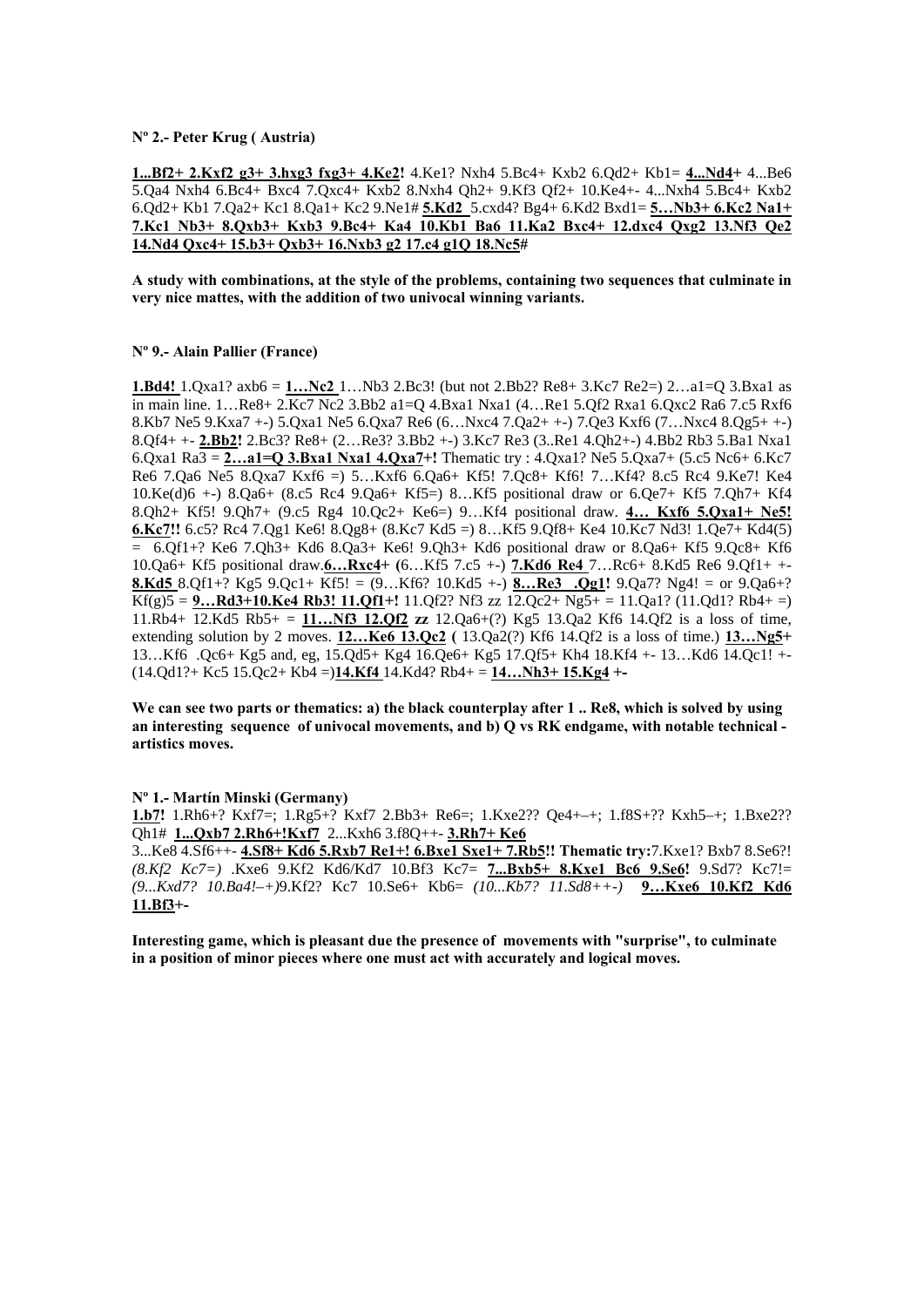

# **Nº 10.- Andrzej Jasik (Poland)**

**1.e7!** 1.Rc1? Bg6+ 2.Ke5 dxe6 3.Rxc7+ Kb8= **1...Bg6+ 2.Kf4!** 2.Kf3? Ne6 3.Nxe6 dxe6 4.Rb7 Kd7 5.Rxc7+ Kxd6 6.Rxa7 Be8 7.Kf4 Bd7=; 2.Ke5? cxd6+ 3.Kxd6 Nh7=; 2.Kd5? Ne6 3.Nxe6 dxe6+ 4.Kxe6 Be8 5.Rc1 Bb6= **2...Ne6+** 2...Nh7 3.Rh1 Nf6 4.Kg5+– **3.Nxe6 dxe6 4.Rb7!! Bb6!** 4...Kd7 5.Rxc7+ Kxd6 6.Rxa7 Be8 7.Kg5 Bd7 8.Kf6+–or 4...Kxb7 5.d7+–**5.Rb8+! Kxb8** 5...Kd7 6.Rd8++–**6.d7+– In a sequence of few movements, highlighting the trials and the pleasant and surprising moves Kf4! and 4.Rb7!** 

## **Nº 19 .- Beka Akhaladze (Georgia)**

**1.Bd7! Thematic try** 1.Bf3? Kb7! (1...b2? 2.Bxc6+ Kb8 3.Kd7 main line) 2.Kd7 b2 3.Rg8 b1Q 4.Bxc6+ e.g. Kb6 5.Rb8+ Ka7 (a5) 6.Ra8+ Kb6 7.Rb8+= **1...b2** 1...Kb7 2.Rg3! bxc2 3.Rg1+–**2.Bxc6+ Kb8**  2...Ka7 3.Rg7+ Ka6 4.Bb5+ Kb6 5.Ne3 b1Q 6.Nd5+ Ka5 7.Ra7# **3.Kd7 b1Q** 3...Ka7 4.Rg8!+– (4.Kc7 a1Q 5.Rg8 Qa5+ 6.Kd6 Qd2+ 7.Kxc5 Qa5+=) **4.Rg8+ Ka7 5.Kc7 Qb6+ 6.Kd6** 6.Kd7? Qb1 7.Ra8+ (7.Kc7 Qb6+) 7...Kb6 8.Rb8+ Ka7 9.Ra8+ Kb6 10.Rb8+=**6...Qb1 7.Ne3!** 7.Kxc5? Qb6+ 8.Kd6 Qf2! 9.Ra8+ Kb6 10.Rb8+ Ka6 11.Nb4+ Ka5 12.Rb5+ Ka4 13.Nxa2 e.g. Qf4+ 14.Kd7 Ka3 15.Ra5+ Kb3 16.Ra4 Qf5+ 17.Kc7 Qe5+ 18.Kb7 Qe7+ 19.Ka6 Qd6=

## **7...Qd3+ 8.Nd5 a1Q 9.Ra8#**

**The presentation of the variants culminating in matte, and the trials, justify the praise for the study in this tournament.** 

**Nº 17.- Valery Kalashnikov (Russia)** 

**1.Nd4 Qxf2 2.Be4+ Kg8 3.Bd5+ Kh8 4.Ra8+ Kg7 5.Ne6+ Kg6** 6.Rg8+? Kh7 7.Nf8+ Qxf8 8.Rxf8 Re1+ 9.Kf6 Rf1+ = **6.Be4+ Kh5 7.Nf4+ Kxg5** 8.Rg8+? Kh4 9.Rh8+ Kg4 10.Bf5+ Kf3 11.Rh3+ Qg3 = **8.Nh3+ catching Queen 8...Kh4 9.Nxf2 Rf1 10.Kf4 Rxf2+ 11.Bf3 Rxf3+ 12.Kxf3 А) 12...g1Q 13.Rh8+ Kg5 14.Rg8+ catching second Queen В) 12...g1N+ 13.Kg2 Ne2 14.Ra4+ Kg5 15.Kf3 Ng1+ 16.Kf2 Nh3+17.Kg3 catching Knight** 

**Entertaining Initial game that ends with a surprising domination of rook on knight.**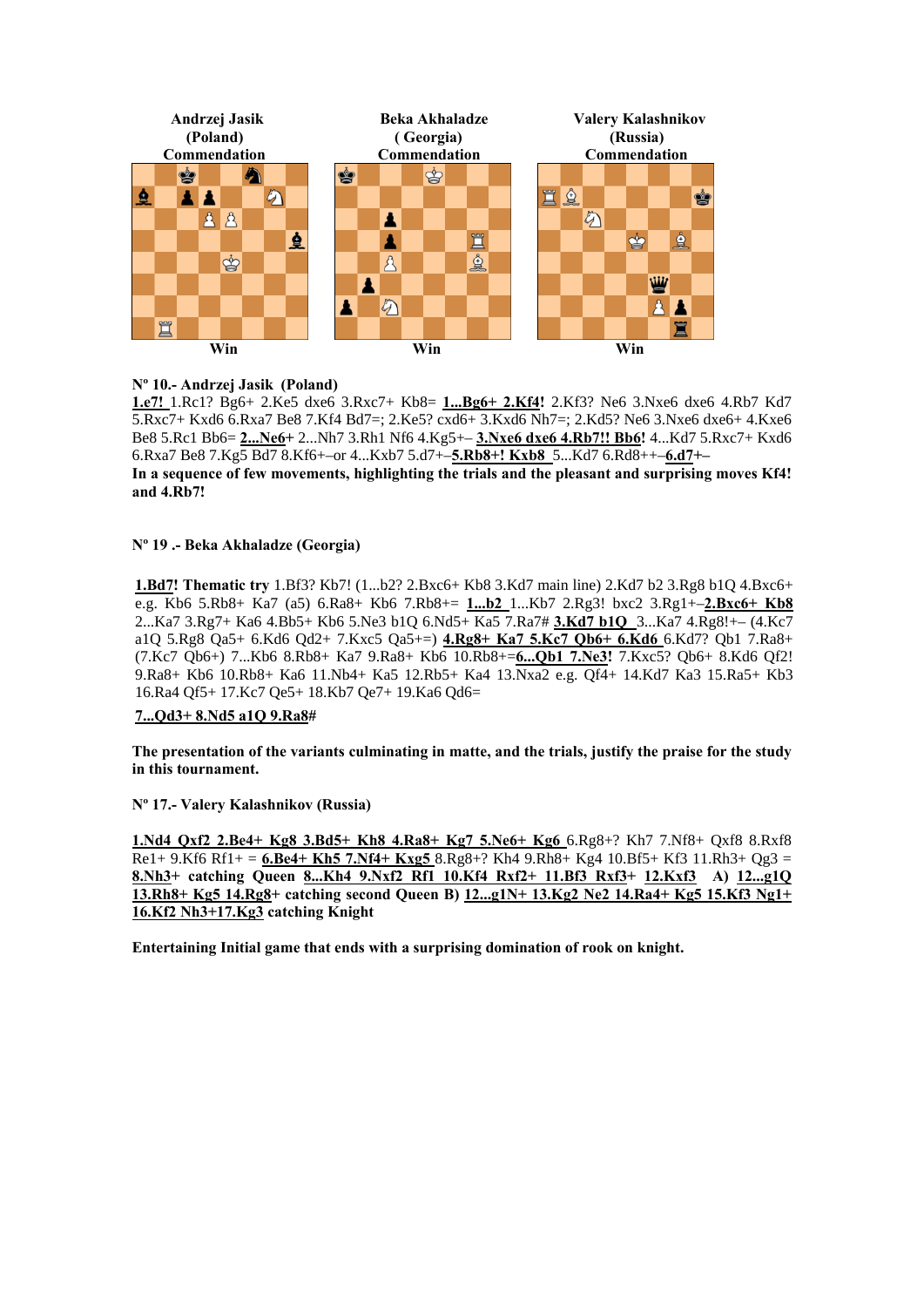#### **DRAW STUDIES**



**Nº 1.-Michal Hlinka & Lubos Kekely (Slovakia)** 

**Main A) 1...d1Q+ 2.Kh4! Bg6!** 2...b1Q 3.g8Q+ Rxg8 4.Rh5+ Qxh5+ 5.Qxh5+ Kg7 6.Bc3+ f6 7.Qg5+ Kh7 8.Qh5+= **3.Rd5!** 3.Bd2? Rd4+ 4.Kg3 Rd3+ 5.Be3 b1Q–+

**3...Rxd5** 3...b1Q 4.Rxd1 Qxd1 5.Bd2 f5 6.Kg3 Qb3+ 7.Kh2 Rb8 8.Bf4 Rxb7 9.Qd8 Rxg7 10.Qh4+ Kg8 11.Qd8+ Kf7 12.Qd7+= **4.g8Q+** 4.Qxd5 Qxd5 5.b8Q Qd4+ 6.Kh3 Qxg7–+**4...Kxg8 5.b8Q+ Kh7 6.Bc3! Qh5+** 6...Rd4+ 7.Bxd4 Qxd4+ 8.Qf4 Qxf4+ 9.Nxf4 b1Q 10.Nxg6= 6...Rh5+ 7.Qxh5+ Qxh5+ 8.Kg3 Qg5+ 9.Kh2 Qh5+ 10.Kg3= **7.Kg3 Rd3+** 7...Rg5+ 8.Qxg5=;or 7...Qg5+ 8.Kh2 Qh5+ 9.Kg3= **8.Kf2 Rf3+** 8...Qf3+ 9.Kg1 Rxc3 10.Qxb2 Rc2 11.Qxc2 Bxc2 12.Qg5= **9.Kg1 b1Q+ 10.Qxb1 Qxa5 11.Qxg6+! Kxg6 12.Bxa5 draw** 

**Main B) 1...b1Q 2.Bxd2 Qh1+ 3.Nh4 Bd1+** 3...Bg6+ 4.Kg4 Rd4+ 5.Bf4 Qg1+ 6.Kh3 Qh1+ 7.Kg3= **4.Rg4 Rd5+** 4...Bxg4+ 5.Kxg4 Rd4+ 6.Bf4 Qg1+ 7.Kf5 Qb1+ 8.Kg5= **5.Bg5! Rxa5** 5...Bxg4+ 6.Kxg4 Qg1+ 7.Kf3! Qf1+ 8.Kg3! Rd3+!? 9.Kg4 Qe2+ 10.Kf5 Qe6+ 11.Kf4 Qc4+ 12.Ke5 f6+!? 13.Kxf6 Rd6+ 14.Kf5! Rd5+ 15.Qxd5 Qxd5+ 16.Kg4 Qxb7 17.Nf5= **6.g8Q+ Kxg8 7.b8Q+ Kh7** 7...Kg7 8.Qb2+ Kh7 9.Qg7+ Kxg7 stalemate **8.Qb1+!** 8.Qf4? Qd5! 9.Qf5+ Qxf5 10.Nxf5 Rxf5 11.Kh4 Bxg4–+ **8...f5** 8...Kh8 9.Qh7+ Kxh7 stalemate **9.Qxf5+! Rxf5** ideal triple pin stalemate.

**Study with two phases. One of them ends with a nice, and always "welcome" stalemate figure for fans of the resolution. It surprises how it complements with the other one, in a sequence of several movements univocal. Definitely a work of high artistic level.** 

## **Nº 9.- Martin Minski (Germany)**

**1...Sf5+ 2.Sc3!** 2.d4? Bxd4+ 3.Se5 Bxe5+–+; or 2.Kg8? Se7# **2...Bxc3+ 3.d4!! Thematic try:** 3.Se5? Bxe5+ 4.Rff6 Sxf6 5.Re6 Bd4 6.a7 Bxa7 7.Rb6 Bxb6–+ no stalemate **3...Bxd4+ 4.Se5! Bxe5+ 5.Rff6!**  5.Kg8? Sgh6+ 6.Rxh6+ Sxh6# model mate **5...Sxf6 6.Re6!** 6.Rb5? Sd5+ 7.Kg8 Sde7+ 8.Kf8 *(8.Kf7 Sd6+ 9.Ke6 Sxb5 10.Kxe5 Sg6–+)* 8...Sg6+ 9.Kg8 *(9.Ke8 Sd6+–+)* 9...Sh6#; 6.Rxb3? Sd7+ 7.Kg8 Sh6# model mate] **6...Bd4 7.a7! with : A) 7...Bxa7 8.Rb6!!** switchback 8.Rxf6? Bd4–+ **8...Sd7** 8...Bxb6 stalemate; 8...Sxh7 9.Rxb3=; 8...Sd4?? 9.Rxf6+- (9...Bd4 impossible)] **9.Kg8!** 9.Rxb3? Bd4+ 10.Kg8 Sh6# model mate **9...Bxb6 10.h8Q+= B) 7...Sxh7+ 8.Re5!!** 8.Rf6? Sxf6–+; 8.Kxh7? Bxa7–+ **8...Sg5**  8...Bxe5+ 9.Kxh7 b2 10.a8Q+=;or 8...Bxa7 9.Rxf5 Bd4+ 10.Kxh7= **9.a8Q+ Kg1 10.Kg8!** 10.Qd5? Bxe5+ 11.Qxe5 *(11.Kg8 Se7+–+)* 11...Sf7+–+; 10.Qa3? b2! 11.Qd3 Bxe5+ 12.Kg8 Sh6+–+ **10...Bxe5 11.Qa3 Sh6+ 12.Kf8 Se6+ 13.Ke8!=** 13.Ke7? Sd4! 14.Qc1+ Kf2 15.Qxh6 Sf5–+

**White must resort to subtle movements to arrive at equality (highlighted in the presentation of the solution), including a position of stalemate. Very nice study.**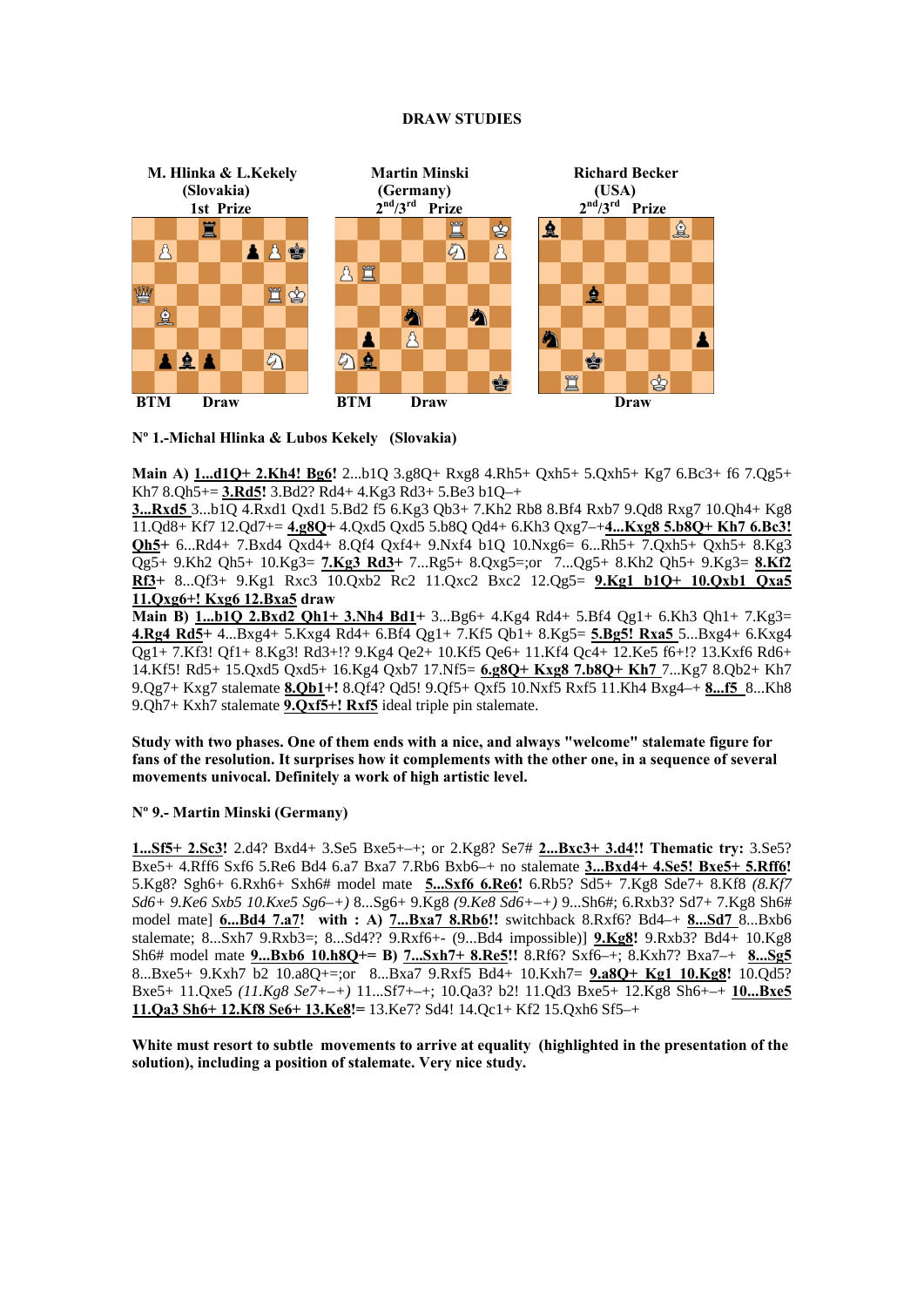## **Nº 11.- Richard Becker (USA)**

**1.Bh7+ Kd2** [1...Kc3 2.Rc1+ Kd4 3.Rxc5 Kxc5 4.Kg1 =] **2.Rb2+ Kd1** [2...Kc3 (Kc1) 3.Rh2 =] **3.Re2!**3.Bd3? Bc6 (Bd5) 4.Rh2 Bd7 –+; 3.Bf5? Nc4 4.Rb1+ (4.Bg4+ Kc1 5.Rh2 Ne3+ –+) 4...Kd2 5.Bxh3 Ne3+ 6.Kf2 (6.Kg1 Ng4+ 7.Kf1 Nh2#) 6...Nf5+ 7.Kf1 Ng3#; 3.Rh2? Nc4 4.Bc2+ (4.Rxh3 Nd2#) 4...Kc1 5.Bb3 Ne3+ 6.Ke2 Ng2! –+ **3...Nc4** (Main B) [Main A) 3...Bc6 4.Re1+ Kd2 5.Re2+ Kc1 In this line the black King tries to avoid the c3 square 6.Re1+ Kb2 7.Re2+ Ka1 8.Re1+! (8.Bf5? Bb5 9.Bxh3 Nc2 10.Bc8 (10.Bd7 Ne3+ –+) 10...Bd3! 11.Bd7 Kb1 12.Be8 (12.Ba4 Nd4 –+) 12...Kc1 13.Bh5 Kd1 and the black King arrives in time to win the white Rook) 8...Ka2 9.Re2+! (9.Bg8+? Kb2 10.Re2+ Ka1! 11.Re1+ Nb1 –+) 9...Ka1 (9...Kb3 10.Bf5! (10.Bg8+? Ka4! 11.Be6 Bb5 12.Bxh3 Nc2 13.Bc8 Ka5 14.Bh3 Kb6 15.Bc8 Kc7 –+) 10...Bb5 11.Bxh3 Nc2 12.Be6+! Kb2 (12...Ka4 13.Bf7! =) 13.Bg4! Kc1 14.Kg2 and White unpins his Rook before the black King can reach the d1 square) 10.Re1+ Kb2 11.Re2+ Kc3 12.Bf5! This move must be played now that the black King is on the c3 square 12...Bb5 13.Bxh3 Nc2 14.Bc8! (14.Be6? Bxe2+ 15.Kxe2 Nd4+ –+) 14...Bb6 15.Bh3! (15.Bb7? Nd4 –+) 15...Bc5 16.Bc8 Kb4 (There is nothing better: 16...Kb3 17.Be6+ etc. and; 16...Kb2 17.Bg4 etc.) 17.Bg4! Ne3+ 18.Ke1 (18...Bb4+ is not possible) 18...Nxg4 19.Re4+! and the double attack draws; 3...Bf3 4.Rh2! Bg4 (4...Nc4 5.Bc2+ Kc1 6.Bf5 Ne3+ 7.Kf2 =) 5.Bf5! Bxf5 6.Rd2+! Kc1 (6...Kxd2 stalemate) 7.Rd5! and the double attack draws **4.Re1+!** [4.Be4? Bxe4 5.Re1+ Kc2! –+] **4...Kd2 5.Be4!** 5.Re2+? Kc3! In this line the black King wants to play to the c3 square  $(5...Kc1? 6.Re1+ Kb2 7.Re2+ Ka3 8.Rh2 Ne3+ 9.Ke2 Bg2 10.Be4!$ Bf1+ 11.Kf3 Kb4 12.Bb7! Bg2+ 13.Rxg2 hxg2 14.Kf2 =) 6.Rh2 Ne3+ 7.Ke2 Bg2 8.Be4 Bxe4! 9.Rxh3 Bd3+ –+ **5...Bxe4 6.Rxe4 Kd3** [6...Ne3+ 7.Rxe3! Bxe3 stalemate] **7.Re8!** 7.Re6? Bd4! zz (Also 7...Nd2+ 8.Ke1 Nf3+ 9.Kf1 Nh2+ 10.Ke1 Ng4 11.Kf1 Bd4! transposing) 8.Ke1 h2! 9.Rh6 Bg1 10.Kf1 Ne3+ 11.Ke1 Ke4 –+; 7.Re2? Ne3 –+ **7...Bd4 8.Re6!** zz [8.Rg8? Nd2+ –+] **8...Bc5 9.Re8** 9.Ra6? Nd2+ 10.Ke1 Nf3+ –+; 9.Rg6? Nd2+ 10.Ke1 Nf3+ 11.Kf1 Kd2 12.Rh6 Nh2# **9...Bd4** [9...Nd2+ 10.Ke1 Nf3+ 11.Kf1 Ng5 12.Rg8 Ne4 13.Rh8 Nd2+ 14.Ke1 =] **10.Re6** positional draw, or **10...Nd2+ 11.Ke1 Nf3+ 12.Kf1 Nh2+**12...Nh4 13.Rh6 =; 12...Kd2 13.Re2+ Kc3 14.Re6 (Re7) =**13.Ke1 Ng4** 13...Be3 14.Re8 (Re7 = **14.Kf1** zz **14...Kd2 15.Re2+ Kd3 16.Re6 Bc5 17.Re8! Bd4 18.Re6 Bc5** 18...Nh2+ 19.Ke1 Nf3+ 20.Kf1 Nd2+ 21.Ke1 Ne4 22.Rh6 = **19.Re8** positional draw, or **19...Nh2+ 20.Ke1 Nf3+ 21.Kf1 Nd2+ 22.Ke1 Ne4 23.Rh8 Ng5 24.Rh5 (**24.Kf1? Ke4 –+) **24...Nf3+ 25.Kf1 Nd2+ 26.Ke1 draw.** 

**Is remarkable the Black´s counterplay, but White achieves equality in two lines in a number of sequences including various movements univocal. A technical-artistic study that draws attention to a high degree** 



#### **Nº 12.- Pavel Arestov ( Rusia )**

**1.Nс7+!** 1.Bxe6? Rxe4 2.Bf7 Kb7 3.Bh5 Kc6 4.Nc3 Rc4 5.Nd1 Rh4 6.Bf3+ Kc5 7.Nf2 Kd4 -+. **1…Ka7!**  1…Kb8 2.Nxe6 d2 3.Ke2 Rxe4+ 4.Kxd2 g4 5.Kd1 – main line; 1…Kb7 2.Nxe6 d2 3.Ke2 Rxe4+ 4.Kxd2 =.**2.Nxe6** 2.Bxe6? Rf4+ 3.Kg2 Rxe4 4.Bb3 Kb6 5.Nd5+ Kc5 -+.**2…d2** 2…Rxe4 3.Nxg5 d2 4.Bb3 =.**3.Ke2 Rxe4+ 4.Kd1!! Thematic try**: 4.Kxd2? g4! zz,wtm 5.Kd1 Kb6! zz,wtm (5…Kb8? 6.Kd2 Ka7 7.Kd1 – loss of time) 6.Bh5 ( 6.Kd2 g3 7.Ng5 Rf4 8.Be6 g2 9.Nh3 Rf3 10.Ng1 Rf1 11.Ke2 Rxg1 12.Kf2 Re1! -+; 6.Ng5 Re5 7.Ne6 g3 8.Nf4 Rf5 -+) 6…g3! 7.Ng5 Re5! -+. **4…g4 5.Kxd2!** zz,btm **5…Kb8 6.Kd1!** zz,btm **6…Ka7 7.Kd2** zz,btm **7…Kb6 8.Kd1!** zz,btmwith: **A) 8…g3 9.Ng5! g2!**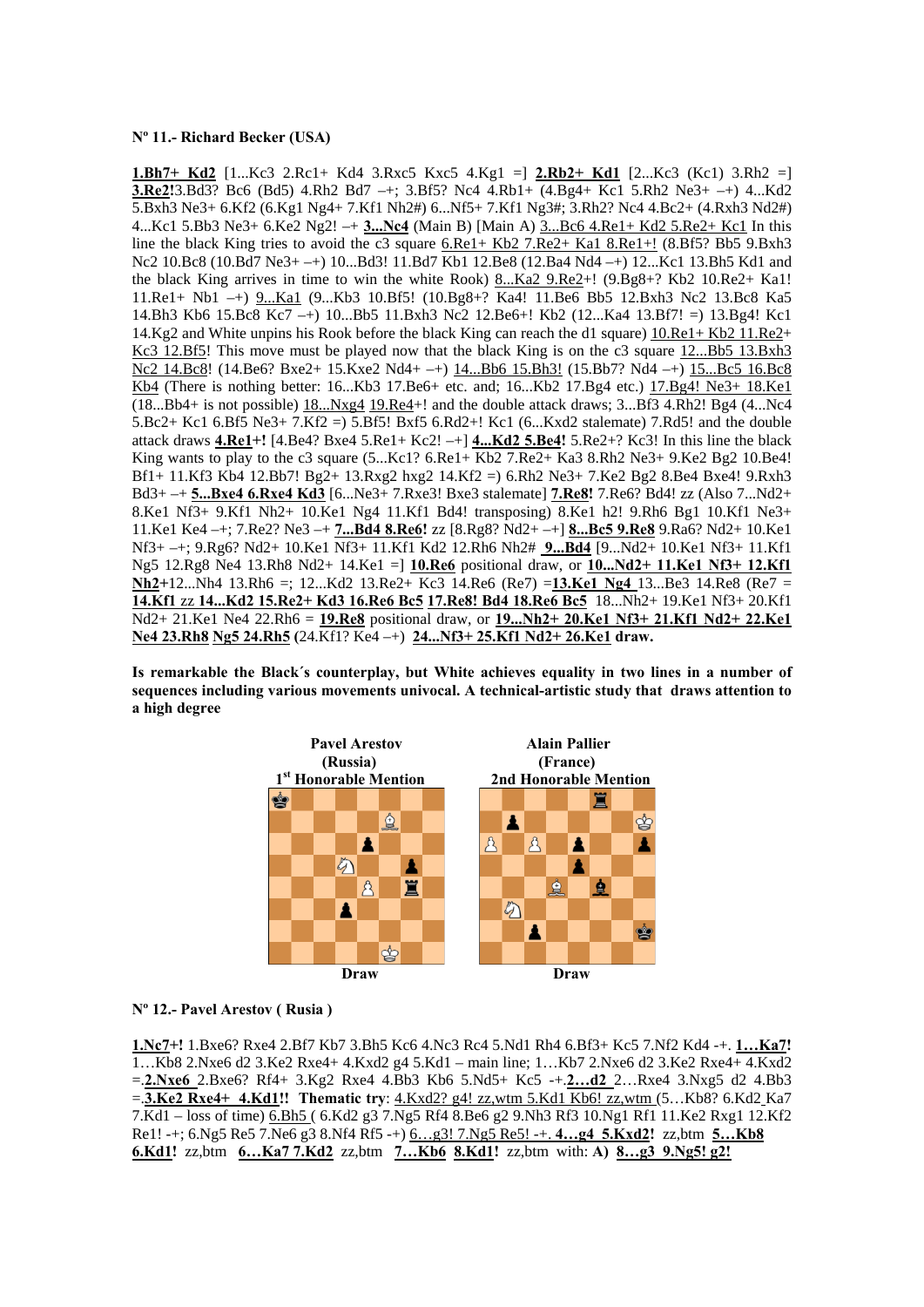**10.Nh3!**10.Nxe4? g1Q -+; 10.Nf3? Rf4 -+.**10…Rh4 11.Bd5!**Try: 11.Ng1? Rh1 12.Ke2 Rxg1 13.Kf2 Rf1+ -+.**11..Rxh3 2.Bxg2**, draw. **B) 8…Ka5 9.Kd2!** zz,btm with: **B1) 9…g3 10.Ng5! g2! 11.Nh3! Rh4 12.Ng1!** Try: 12.Bd5? Rxh3 13.Bxg2 Rh2 -+. **12…Rh1 13.Ne2 Rf1 14.Bd5! Rf2 15.Bxg2**, draw. **B2) 9…Kb4 10.Nc7! g3 11.Nd5+! Kc5 12.Ne3 Rxe3 13.Kxe3 g2 14.Kf2 =.** 

**Interesting positions of "zugzwang" are presented that crystallize White´s objective. A scheme, which is very feasible to be present in competitive games.** 

**Nº 4.- Alain Pallier (France )** 

**1.Bc5! Rd8 2.cxb7!** 2.axb7? e4! 3.Bb6 Rd3! (3...Rd5? 4.Kg6! Rb5 5.c7 Bxc7 6.Bxc7+=) 4.c7 Rd7+! 5.Kg6 Rxc7 6.b8Q Rg7+ 7.Kxg7 Bxb8 8.Kxh6 Bf4+ 9.Kg6 Kg3–+**2...Rd7+ 3.Kg6! e4 4.Bd6!!** 4.Kf6? Kh3! (4...Rd3? 5.Nc1 Bxc1 6.b8Q+ Kh3 7.a7 Bg5+ 8.Kg6!=; 4...e3? 5.Bxe3 Bb8 6.Na1 e5 7.Nxc2 Rd6+ 8.Kxe5 Rxa6+ 9.Kf5 Kg3 10.Nd4=) 5.Be3 Bb8 6.Na1 Rd6 7.Nxc2 Rxa6 8.Nb4 Ra3 9.Bxh6 Ra7 **4...Bxd6 5.a7! Rxb7 6.a8Q Rxb3 7.Qc6!** 7.Qc8? Rg3+–+ **7...Rg3+ 8.Kh7! e3 9.Qxc2+ Rg2 10.Qe4! e2 11.Qh4+ Kg1 12.Qe1+ Kh2 13.Qh4+ positional. draw** 

**An original Thematic: the queen must achieve equality against "dupla" of rook and bishop. With the addition of the interference resource :4.Bd6!** 



# **Nº 16.- Anatoly Skripnik (Russia )**

**1.Rxb3 Rf5+ 2.Ka6** ! 2.Ka4 ? 2...Qd1 ! 3.Bxc7 Bd5 –+; 2.Kb4 ? 2...Qb7+ 3.Kc3 Rf3 –+**2...Bb7+ 3.Rxb7**  3.Ka7 ? 3...Ra5+ 4.Kb8 Ra8+ 5.Kxc7 Rc8+ –+**3...Rf6+ 4.Ka7 Qe3+ 5.Ka8** ! 5.Kb8 ? 5...Rf8+ 6.Kxc7 Qxg3+ 7.Kb6 .Qf2! (Not 7..Qe3+? 8.Qc5 Rf6+ 9.Kb5 =) 8.Qc5 Rf6+ 9.Kb5 Rf5 –+ **5...Rf8+ 6.Rb8 Rxb8+** 6...Qf3+ 7.Ka7 Qe3+ 8.Ka8 position draw=; 6...axb2 7.Bh2+ ! 7...Kxh2 8.Qc2+ Qf2 9.Qh7+ Kg1 10.Qb1+ Kh2 1.Qh7+ position Draw**7.Kxb8 axb2 8.Bh2+ Kh1 9.Qc6+ Kxh2 10.Qxc7+ Qg3 11.Ka8** !! zz **11...b1Q** 11...Qxc7 stalemate= **12.Qh7+ Qxh7** stalemate

## **Nº7.- Marco Campioli (Italy)**

**1.Ka4!** 1.Ka3**? B**b4+**!** 2.Kb2 (2.Ka4 Ra5+**!** 3.Kxb4 Rb5+**!** 4.Kxb5 Qxb3+–+**;** 2.Kxb4 Rb5+**!**–+) 2...Rd2+ 3.Bc2 Nxf6 4.cxb7+**!?** (4.Qxf6 Rxc2+-+) 4...Kb8**!**–+ **1...Rd4+ 2.Kxa5** 2.Ka3**?** Bb4+**!**-+ **2...Qxb3 3.d7+! Kb8!** 3...Rxd7 4.cxd7+ Kxd7 5.Qg4+ Ne6 6.Bxe5 Qd5+ 7.Kb6**!** Qb3+ (7...Qxe5 8.Qxe6+=) 8.Ka5= **4.Bxe5+** 4.c7+**? N**xc7/Kc7-+ **4...Nc7 5.Bxc7+ Ka7** 5...Kxc7 6.e8N+**! N**xe8 7.Ne6+**!**= **6.Bb8+ Kxb8 7.c7+ Kxc7 8.Ne6+!** 8.e8N+**?** Kb8**!**–+ (8...Nxe8**?**9.Ne6+**!**=**;** 8...Kxd8**?** 9.Qg5+ Kxd7 10.Qxg7+=**;** 8...Kxd7**?** 9.Qxg7+= ) **8...Nxe6 9.d8Q+ (**9.d8B+**?** Kc8-+) **9...Rxd8 10.exd8Q+ (**10.exd8B+**?** Kc8-+) **10...Nxd8!** [10...Kxd8 11.Qe8+ Kxe8= (stalemate) **11.Qd6+!** 11.Qg7+**?** Qf7**!**–+ (11...Nf7**?** 12.Qe5+**! N**xe5= (stalemate)**;** 11.Qh7+**?** Qf7**!**–+ (11...Nf7**?** 12.Qh2+**!N**d613.Qxd6+Kxd6= (stalemate)**;** 11.Qf7+**?** Qxf7**!**-+ (11...Nxf7**?**= (stalemate) **11...Kxd6=** 

**Comments of studies Nº 16 and Nº 7 : With the figures of stalemates and draw theoretical positions, (although the configurations are different), studies are formed to highlight in this payroll with one distintion special**